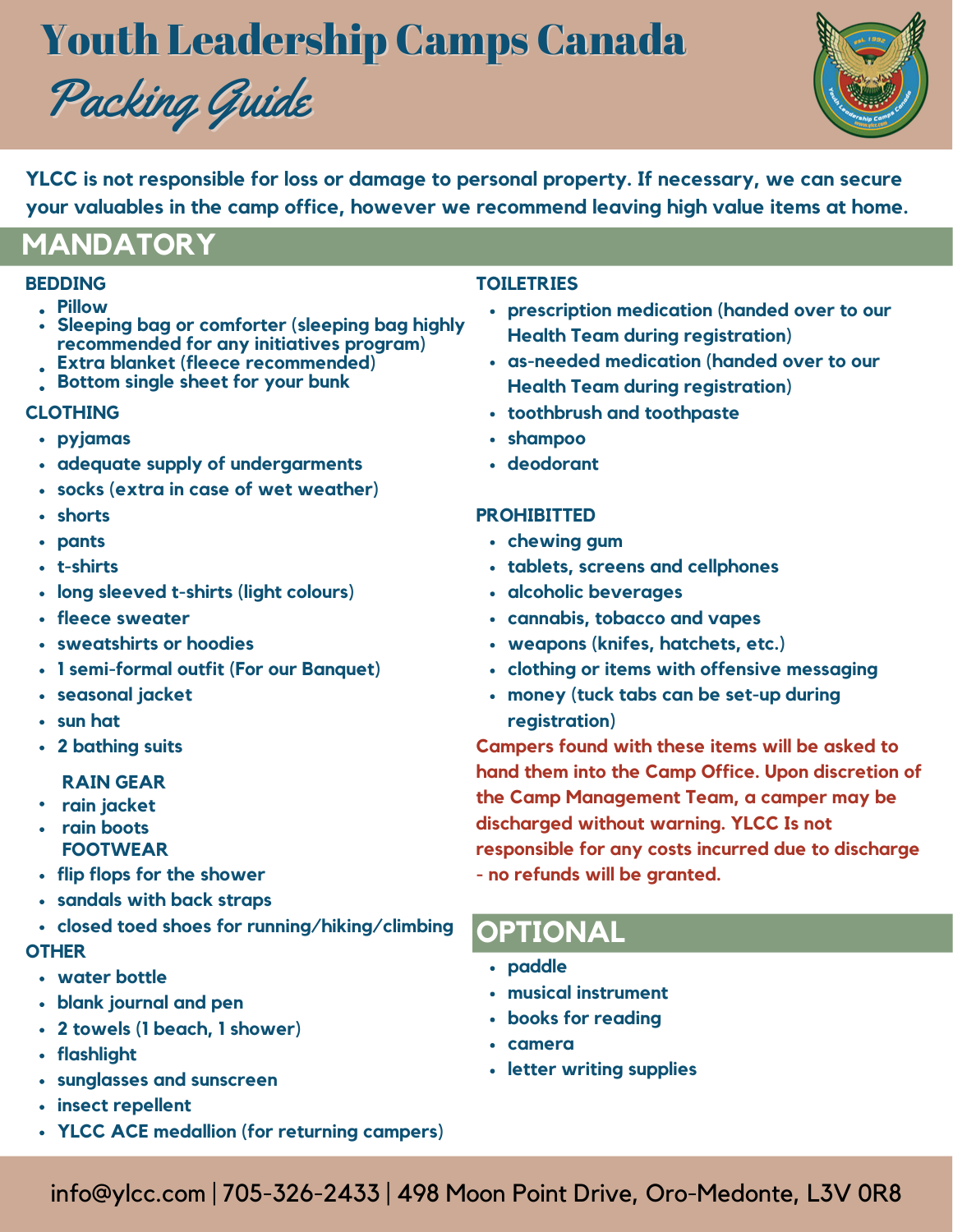# Youth Leadership Camps Canada





**YLCC is not responsible for loss or damage to personal property. If necessary, we can secure your valuables in the camp office, however we recommend leaving high value items at home.**

**Extras for Tripping Programs**

**(Explorers, Adventurers, Navigators, Outrippers)**

- **large, durable, refillable water bottle**
- **wool socks 2 pairs**
- **1 pair of lightweight long pants**
- **1 pair of good quality shoes for hiking/portaging**
- **sunglasses**
- **wide-brimmed sun hat**
- **sleeping bag**
- **quick dry clothing**
- **bathing suit**
- **disposable camera**
- **medium sized backpack (mandatory for Adventurers, helpful for other programs)**
- **sleeping bag**
- **sunscreen**
- **insect repellent**

**Many of these items are repeats from the previous list. These items are recommended to make the tripping portion of your campers experience run smooooother.**



info@ylcc.com | 705-326-2433 | 498 Moon Point Drive, Oro-Medonte, L3V 0R8